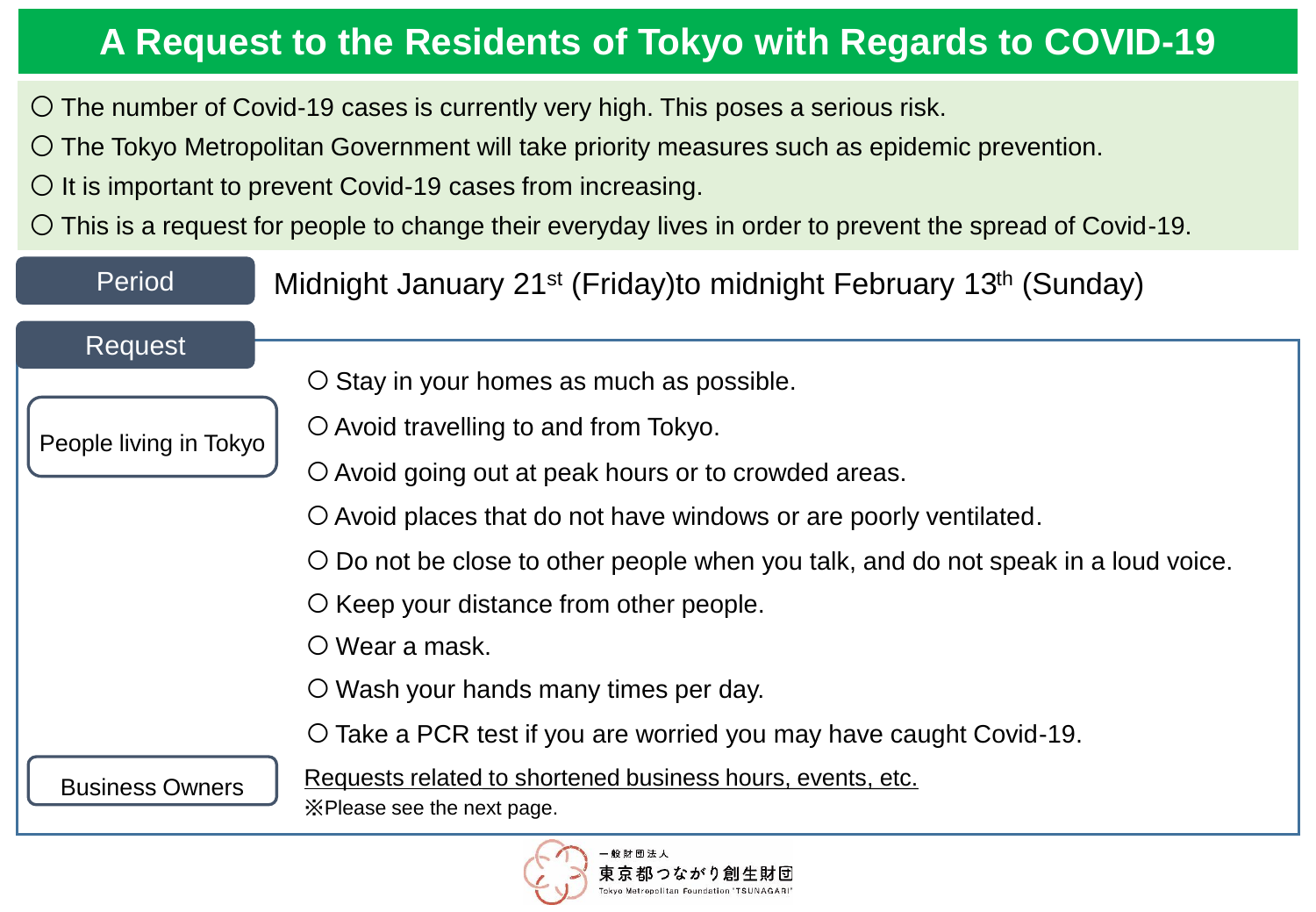#### **Requests Regarding Establishments (such as restaurants and cafes)** ①

| <b>Establishments</b>                                  | <b>Requests</b>                                                                                                                                                                                                                                                                                                                          |
|--------------------------------------------------------|------------------------------------------------------------------------------------------------------------------------------------------------------------------------------------------------------------------------------------------------------------------------------------------------------------------------------------------|
| <b>Eateries</b>                                        | Follow the applicable "Industry Guidelines"<br>By obtaining a 'Tettei-Tenken Tokyo Support' project's 'Infection Prevention<br>፠<br>Inspection Certificate * I' and displaying it in front of your business, you can:<br>Follow request $\mathbb O$ or $\mathbb Q$<br>$\odot$ Be open from: 5 am to 9 pm                                 |
| Amusement<br>related<br>establishments                 | Alcohol may be served from: 11 am to 8 pm<br>Allow customers to bring their own alcohol from 11 am to 8 pm<br>2 Be open from: 5 am to 9 pm<br>Alcohol is not to be served, and customers are not to bring their own alcohol<br>. Have groups of up to four seated at the same table.                                                     |
| <b>Venues</b> for<br>gatherings<br>(Wedding<br>venues) | If everyone knows that they do not have Covid-19 under the 'Test Everyone $\frac{1}{2}$ ' rule (of the Tokyo government),<br>five or more people may use the same table.<br>$\divideontimes$ 2<br>Please check any documentation indicating that nobody in the group has Covid-19.<br>*Follow the rules of "Tettei-Tenken Tokyo Support" |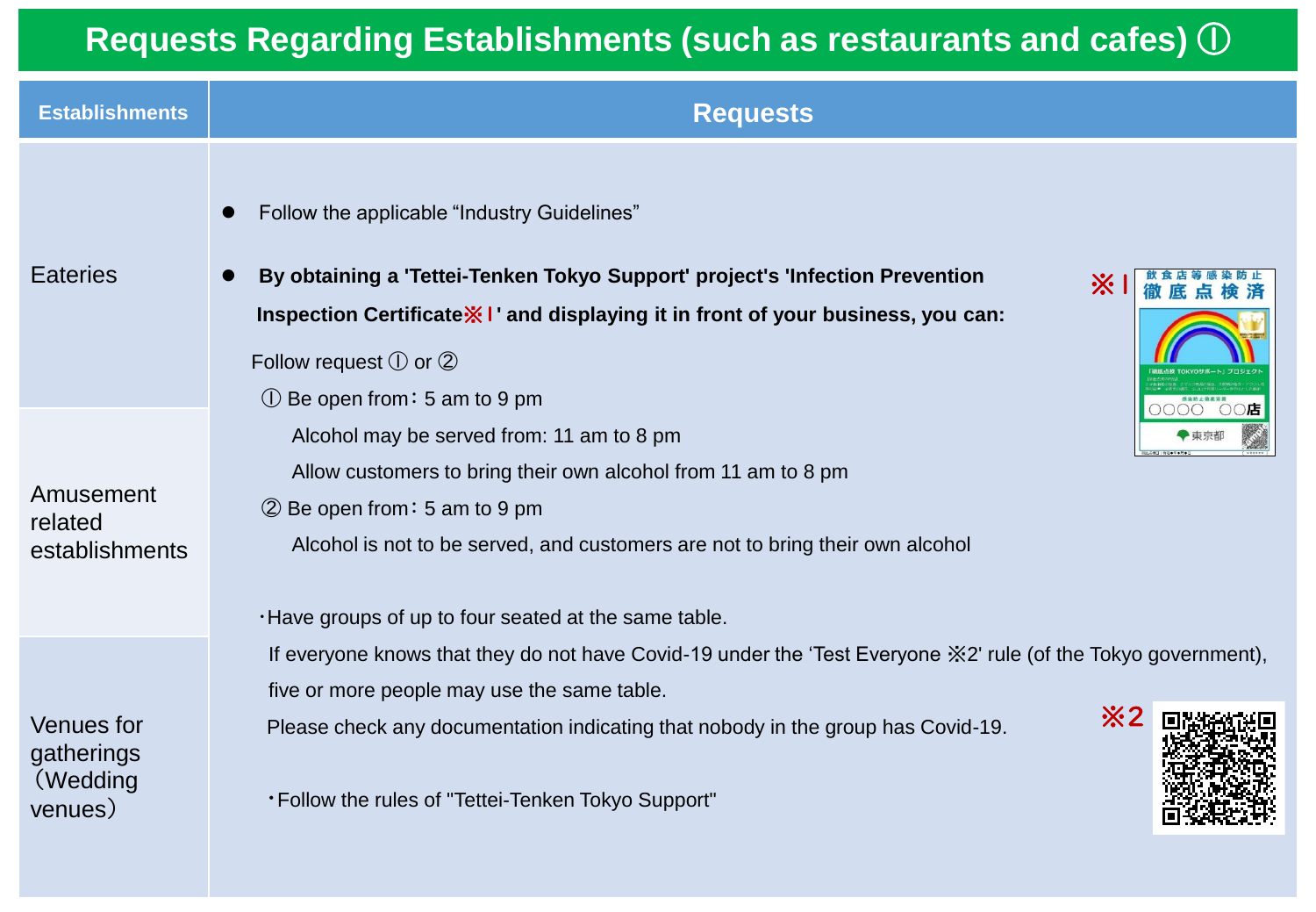## **Requests Regarding Establishments (such as restaurants and cafes)** ②

| <b>Establishments</b>                                  | <b>Requests</b>                                                                                                                                                                                                                                                              |
|--------------------------------------------------------|------------------------------------------------------------------------------------------------------------------------------------------------------------------------------------------------------------------------------------------------------------------------------|
| <b>Eateries</b>                                        | ● Businesses that have not obtained an 'Infection Prevention Inspection Certificate※'<br>፠<br>or do not display the certificate outside their business may:<br>·Be open from: 5 am to 8 pm<br>Alcohol may not be served.<br>○店<br>Customers may not bring their own alcohol. |
| Amusement<br>related<br>establishments                 | . Have groups of up to four seated at the same table.<br><b>Establishments with Karaoke</b><br>Do not allow many people in any one room.                                                                                                                                     |
| <b>Venues</b> for<br>gatherings<br>(Wedding<br>venues) | Keep your premises well ventilated at all times.<br>$\cdot$ Use sanitizer on the microphone.<br>. Please take care to prevent the spread of Covid-19.                                                                                                                        |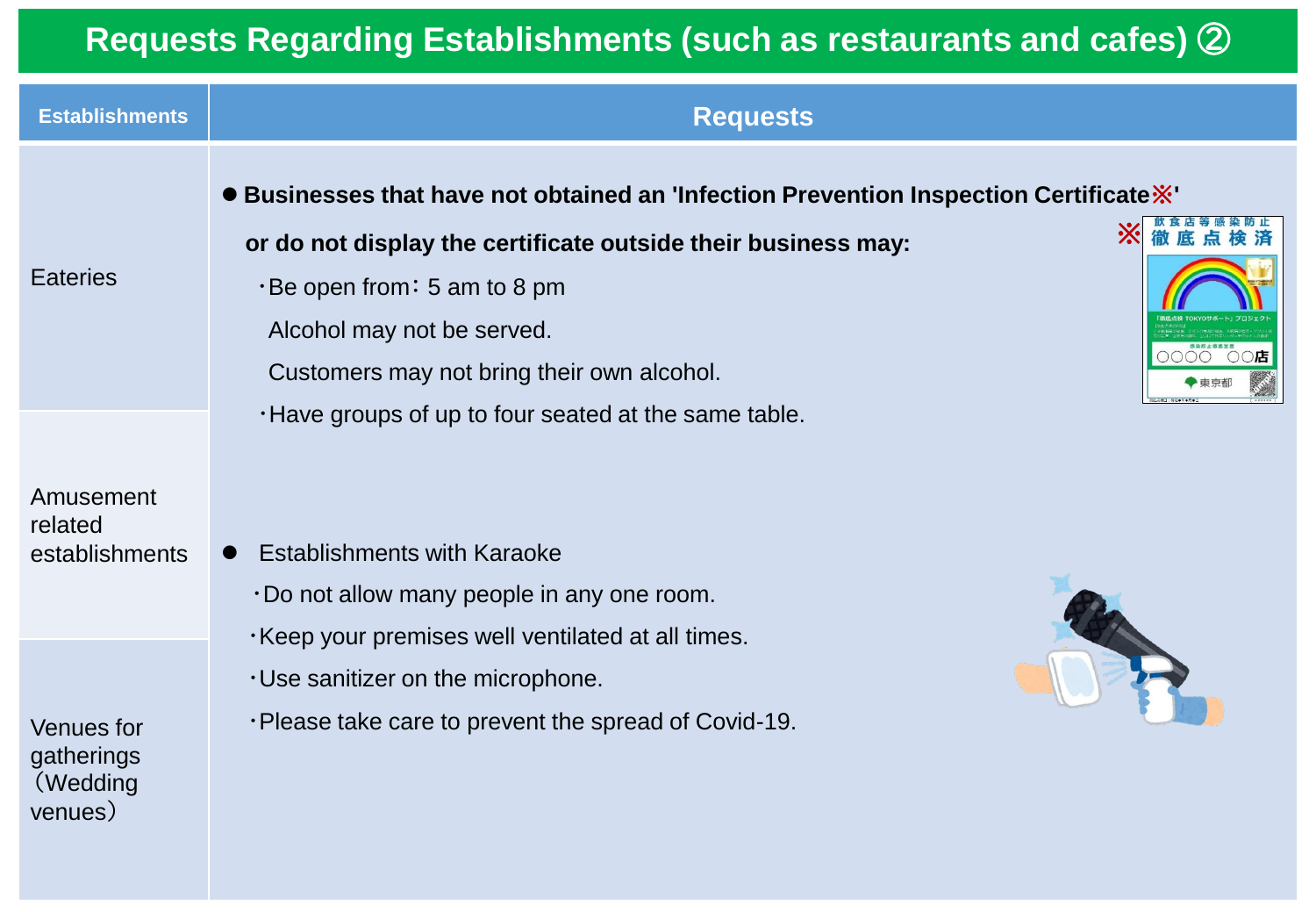#### **Requests Regarding Establishments (Others)** ①

| <b>Establishments</b>                                   | <b>Requests</b>                                                                                         |  |
|---------------------------------------------------------|---------------------------------------------------------------------------------------------------------|--|
| Movie theaters, live theaters, performance venues, etc. | When doing Karaoke<br>$\bullet$                                                                         |  |
| Establishments for gatherings, assembly halls, etc.     | $\cdot$ Do not allow many people in any one room.<br>. Keep your premises well ventilated at all times. |  |
| Exhibition venues, cultural halls, etc.                 | $\cdot$ Use sanitizer on the microphone.                                                                |  |
| Department stores, shopping centers, etc.               | ·Please take care to prevent the spread of Covid-19.                                                    |  |
| Hotels and Inns (dining areas only)                     |                                                                                                         |  |
| Baseball stadiums, gyms, sports fields, etc.            | What establishments should request of their customers                                                   |  |

Theme parks and amusement parks, Pachinko parlors, video game arcades, etc.

Museums, art galleries, zoos, etc.

Public baths with private bathing rooms, video rental stores with private viewing rooms, etc.

Large bath houses, day-spas, etc.

Driving schools, cram schools, etc.

⚫ Please limit the number of people entering your business or

・That they don't eat or drink alcohol for a long period of time

- establishment.
- ⚫ Follow the applicable "Industry Guidelines"
- ⚫ Please take care to prevent the spread of Covid-19.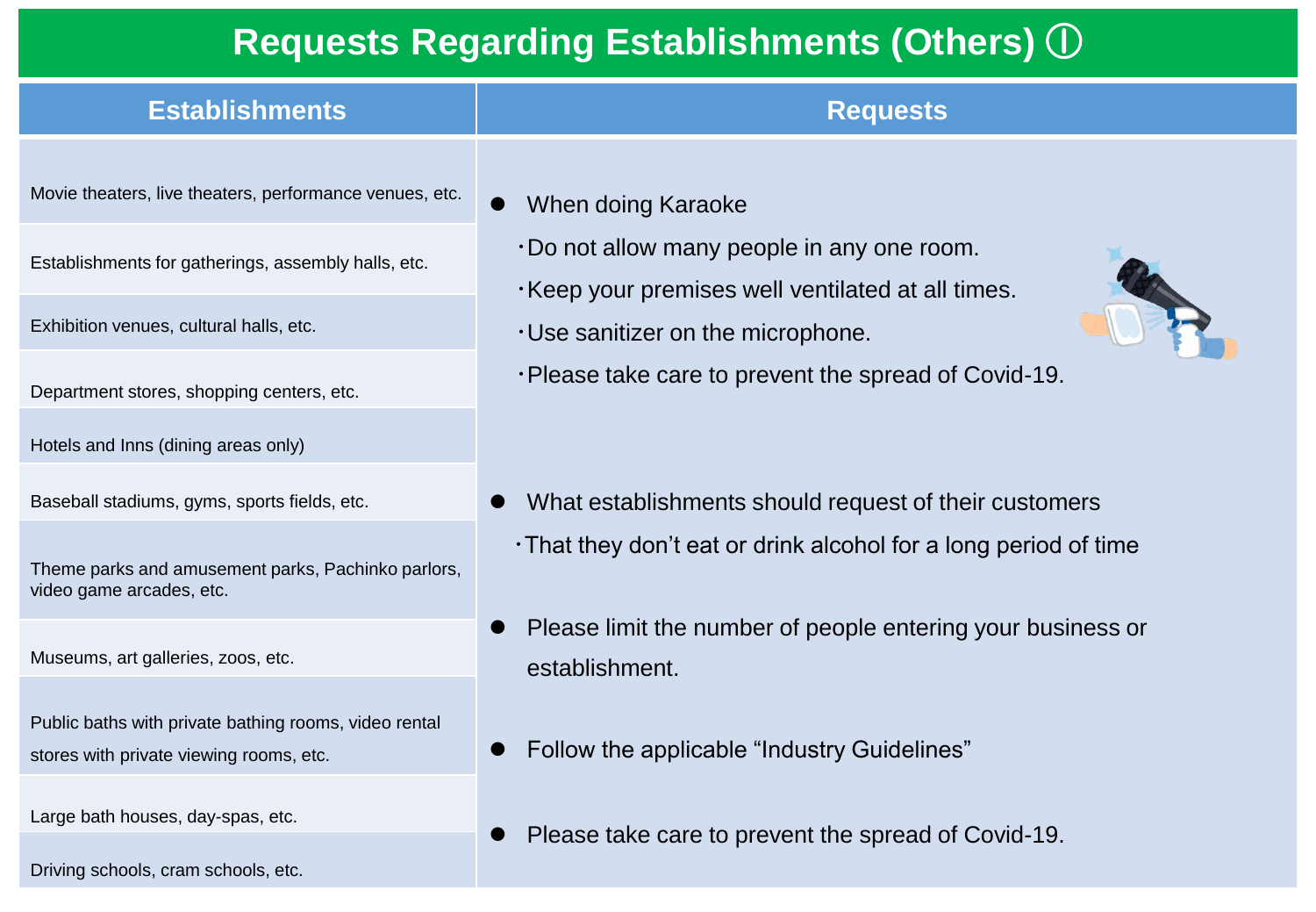### **Requests Regarding Establishments (Others)** ②

| <b>Establishments</b>                                                                                                                                     | <b>Requests</b>                                                                                                                                                                                      |  |
|-----------------------------------------------------------------------------------------------------------------------------------------------------------|------------------------------------------------------------------------------------------------------------------------------------------------------------------------------------------------------|--|
| Movie theaters, live theaters, performance venues, etc.<br>Establishments for gatherings, assembly halls, etc.<br>Exhibition venues, cultural halls, etc. | Events at which people speak loudly<br>X'Capacity' refers to the number of people that can fit in a venue<br>$\cdot$ Venues with a capacity of up to 5,000<br>$\rightarrow$ Up to capacity           |  |
| Department stores, shopping centers, etc.                                                                                                                 | Venues with a capacity of 5,001 or more<br>$\rightarrow$ Up to 5,000 people<br>—If an 'Infection prevention Safety Plan ※1' has been issued by the Tokyo                                             |  |
| Hotels and Inns (dining areas only)<br>Baseball stadiums, gyms, sports fields, etc.                                                                       | government<br>· Venues with a capacity of 5,001 or more up to 20,000, when there are 5,001 or                                                                                                        |  |
| Theme parks and amusement parks, Pachinko parlors,<br>video game arcades, etc.                                                                            | more patrons<br>$\mathbb{X}$<br>$\rightarrow$ Up to capacity<br>$\cdot$ Venues with a capacity of 20,001 when there are                                                                              |  |
| Museums, art galleries, zoos, etc.<br>Public baths with private bathing rooms, video rental<br>stores with private viewing rooms, etc.                    | 5,001 or more patrons<br>$\rightarrow$ Up to 20,000 people<br>· Venues with a capacity of 20,001 or more, with 5,001 or more patrons;<br>If not everyone knows that whether they have Covid-19 under |  |

 $\rightarrow$ Up to capacity

the 'Test Everyone ※2' rule (of the Tokyo government).

Large bath houses, day-spas, etc.

Driving schools, cram schools, etc.

# ※2